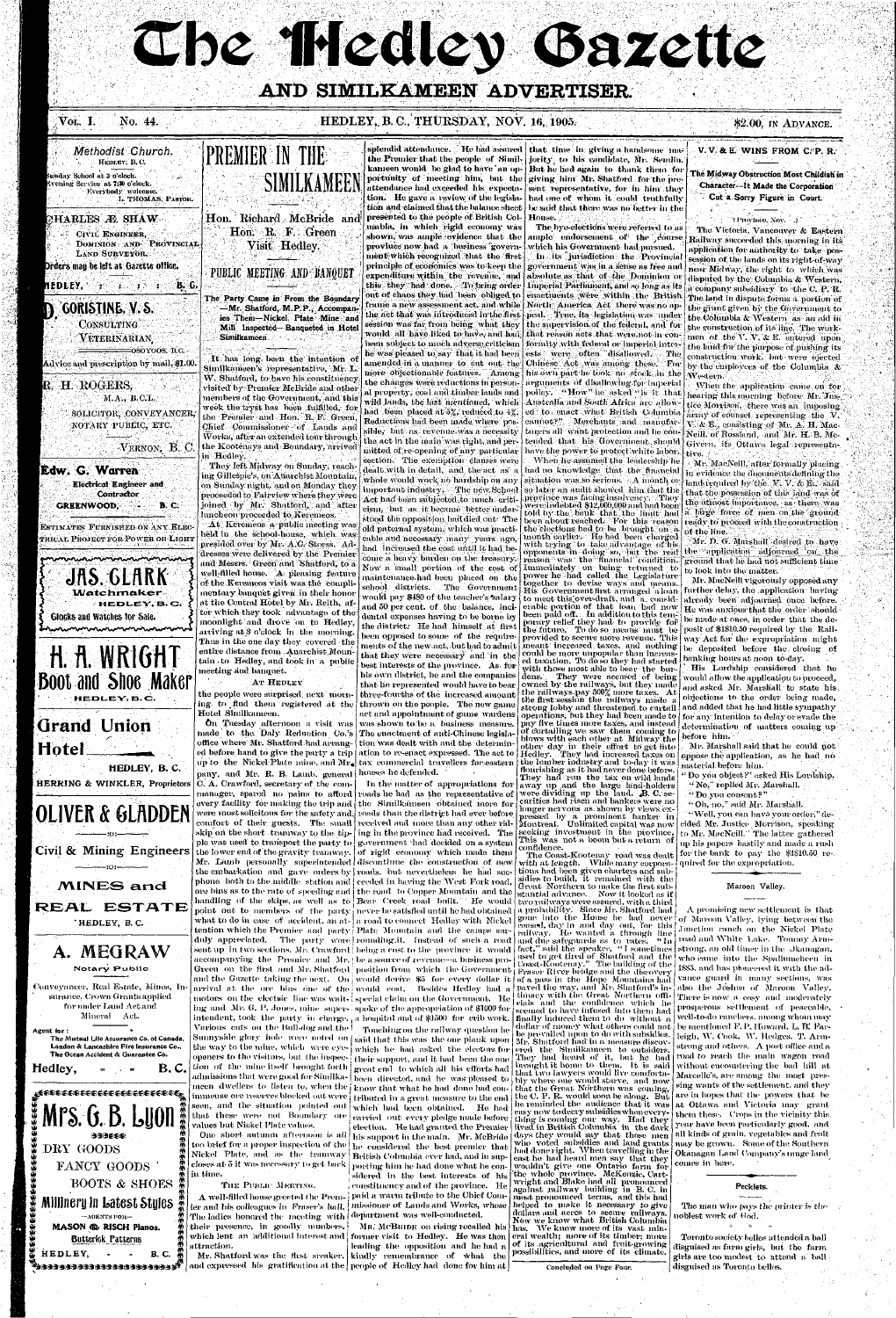**NOTICE** 

TENDERS are invited for 50,000 briefs (more or less) to be delivered at the Daly Reduction Company's works at Hedley. Specifications may be seen at the Company's office.

Lowest or any tender not necessarily accepted.

NOTICE.

DALY REDUCTION CO.



### Similkameen Advertiser.

Iss ad on Thursdays, by the HEDLEY GAZETTE PRINTING AND PUBLISHING COMPANY.<br>EDITTED, at Hedley, B. C.

### Subscriptions in Advance

Per Year................................... 

### **Advertising Rates**

Measurement, 12 lines to the inch.

- **Translent Advertisements—not** oxceeding one inch, \$1.00 for one insertion, 25 cents for seech subsequent insertion. Over one inch, 10 cents per line for first, insertion and 5 cents per line for each subsequent insertion.
- Land Notices--Certificates of improvement etc.,<br>\$7,00 for 60-day notices, and \$5.00 for 30-day notices.

Changes for contract advertisements should be in the office by noon on Tuesday to secure<br>attention for that week's issue.

N O.V.

Sun. Mon. Tues. Wed. Thu. Fri. Sat

8

 $\sim 15$  .

 $22$ 

 $_{20}$ 

The report of the expropriation pro-

ecedings in Vancouver between the

 $V$ ,  $V$ ,  $\&$  E, and the C, P, R, with refer-.

ence to the attempt made by the latter

to delay building on the part of its

rival at Midway, places the C.P. R. in

-7

- 14

21.

- 28

-6

-13

-20

 $1 \geq 2$  $\sim 8$ 

 $\mathbf{9}$ 

 $-16$ 

-23 -

-30.

 $10.$ 

 $17$ 

 $-24$ 

A MEGRAW, Managing Editor.

Last quar.<br>20th.

ew Moon

1905

 $\mathbf{H}$ 

- 18

 $25$ 



IN THE MATTER OF THE RAILWAY ACT, 1903:  $\div$   $AND -$ [18] Лин. МАТТЕК ОР ЛИН. КАНАУАТ ОРГАНЕ]

VANCOUVER, VICTORIA & EASTERN, RAIL-WAY COMPANY,

MoTICE is hereby given that the plan, profile<br>Inc and book of reference of the section of the<br>line of railway of the Vancouver, Victoria and<br>leastern Railway and Navigation Company<br>from Keremeas to Princeton, was on the 10

A. H. MACNEILL. - Solicitor for the Vancouver, Victoria &<br>- Eastern Hailway and Navigation Co'y,  $11 - 1$ 

# **PUBLIC NOTICE:**

PAIFTIES are warned against driving cattle<br>December Allison bridge until after the 30th of<br>December, 1905, as the same will be undergoing epairs.'

44 - 1

# NOTICE.

I HEREBY GIVE NOTICE that, 60 days from<br>the date hereof, 1 intend to apply to the<br>Chief Commissioner of Lands & Works for per-<br>mission to purchase 50 acres of range land, as<br>fullows: Communicing at the N.E. commer of<br>L. 34 Kilpoola Lake, Nov. 13th, 1905.

T. LACEY,

SINTY DAYS from the date hereof I intend<br>to apply to the Chief Commissioner of Lands<br>and Works for permission to purchase 160 acres<br>of land, beginning at a post on the west bank<br>of the Okamagan river at the south end of Ya of beginning. Inted the 28th day of September, 1995.

10:46

# NOTICE.



H. STIKEMAN, General Manager<sup>\*</sup> J. ELMSLY, Supt. of Branches <u>MONEY ORDERS</u> MAY BE OBTAINED AT THE FOLLOWING RATES: SÁM) AND UNDER<br>Över \$5,00 to \$10,00 --. OVER \$10.00 TO \$30.00 + 10 CENTS<br>OVER \$30.00 TO \$50.00 + 15 CENTS 3 CENTS.<br>6 CENTS. L.G. MacHAFFIE, Acting Manager Hedley Branch, -Two Strong Points! **FIT WEEL AND WEAR MELL :** IF YOUR DEALER DOES NOT CARRY "THE AMES HOLDEN SHOES" WRITE

**BANK OF** 

Reserve- \$2,043,997.

MONTREAL



C. E. LEIR, Henri Leni, Agent.

ONE hundred tons of Timothy hay, at \$12.50 36-101 J. M. THOMAS, Ok. Falls.

# NOTICE.

### Certificate of Improvements.

300D : VIEW \* Mineral Claim, situate in the<br>...Osoyoos: Mining: Division of Vule District.<br>..Where located : ...In Camp Hedley.

TAKE NOTICE that  $T_i$  J. Fraser Campbell,<br>TAKE NOTICE that  $T_i$  J. Fraser Campbell,<br>myself and Chas. E. Oiriver, Free Miner's Certi-<br>fleate No. B79072, intend, sixty duys from date<br>hereof: to apply to the Mining Recorder

R. H. PARKINSON, Agent.  $44 - 9$ 

# NOTICE.

E. W. LEIR. Afron Lene, Agent.

By order. ALLISON TOWNSITE CO.

अन्य इ.

)f beginning

 $\mathbf{n}$ - $\mathbf{n}$ 

NOTICE is hereby given that, 50 days from<br>
Commissioner of Lands apply to the Hon. Chief<br>
Commissioner of Lands and Works for permis-<br>
sion to purchase all neres, unce or less, of land,<br>
dittate in the Similkannen Division

Dated at Midway, B.C., October 12th, 1905. W. H. NORRIS, Applicant  $[0 - 9]$ 

SINTY DAYS from the date bereof I intend

# NOTICE.

Dated the 10th day of October, 1905.

See the chief Commissioner of Lands<br>and Works for permission to purchase 160 acres<br>for hand, beginning at a post at the S. E. corner<br>of hand, beginning at a post at the S. E. corner<br>of Lot 199, Similkameen Division of Yal

Largest Manufacturers of Shoos in Canada. 14,

**BRITISH NORTH** 

НЕАП ОГРІСЕ IN САНАРА.

Capital-\$4,866,666.

US AND WE WILL TELL YOU WHO  $= DOES =$ 

# The Ames Holden Co. of Montreal, Ltd.

Advertize in the GAZETTE!

VANCOUVER, B. C.

# **When in Keremeos**

**STOP AT** The Central Hotel

TWEDDLE @ REITH, Proprietors.

Good Accommodation and Strict Attention to the Wants of the Public. Livery Barn in Connection.

# The Canadian

First quan<br>6th

Full Moon:<br>13th

1995.

42

49

26.  $-27$ 

## and



The Hedley Rifle Association met in Fraser's hall on Saturday night to repair breaches made in their ranks, as the result of changes in the Daly Reduction Co.'s staff. The offices of secretary and treasurer had to be refilled owing to the departure of T. D. Pickard and A. H. Brown. L. C. W. 'H Rolls was elected secretary and L G. McHaffie treasurer. It was decided to continue the monthly matches. The November shoot will be held on the 2604.

Rifle Association.

### Midway Now Leads.

| An illustration of what the Great<br>Northern has done for Midway may! |
|------------------------------------------------------------------------|
| he soon in the customs receipts for [                                  |
| the month of October, which angus,                                     |
| fo)lows :                                                              |
| Grand Forks\$ 1,433-90]                                                |
| Midway   2,882 16                                                      |
| Greenwood<br>1,837 71                                                  |
| Phonix<br>1,229.00                                                     |
| - 130-19 j<br>Corson conservation and                                  |
| - 96-76<br>Ascalde Arriva Construction                                 |
| - 66 60 F                                                              |
| 21,20                                                                  |
| - 13 18                                                                |
|                                                                        |



iots and Serges . , Young Men's Suits in

Tweeds and Serges at \$3.50 to \$12.00.